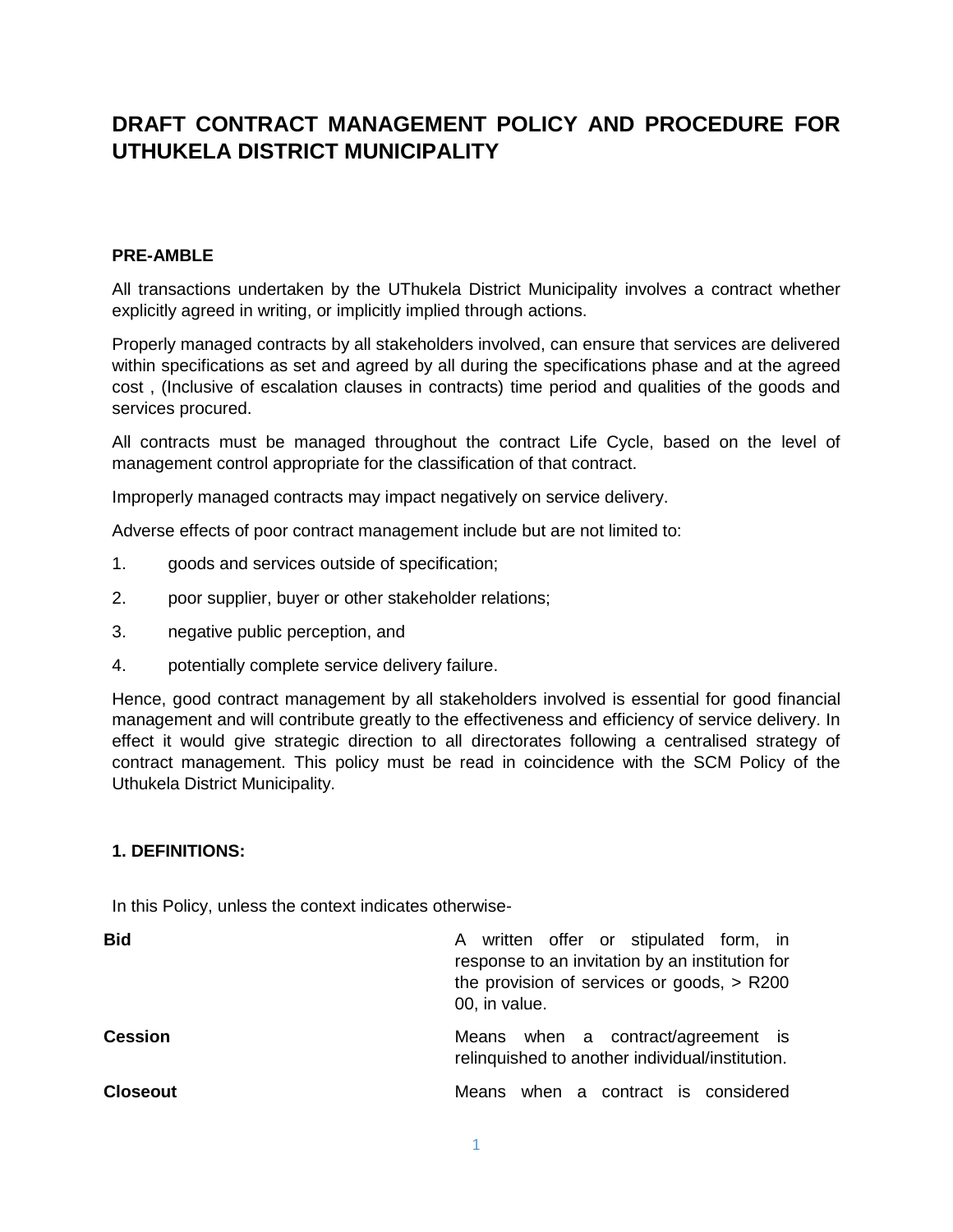|                               | complete and the service provider has<br>complied with all terms and conditions of<br>contract, and the Institution<br>the<br>has<br>inspected and accepted the goods/services<br>and/or works.                                   |
|-------------------------------|-----------------------------------------------------------------------------------------------------------------------------------------------------------------------------------------------------------------------------------|
| <b>Consortium</b>             | A consortium is an association of two or<br>individuals/companies with<br>the<br>more<br>objective of participating in a common<br>activity or joining their resources to achieve<br>a common goal.                               |
| <b>Contract</b>               | Agreement (explicit or implied) legally<br>binding two or more parties to the terms of<br>the agreement.                                                                                                                          |
| <b>Contract Administrator</b> | Means the official that is responsible for the<br>continuous updating of the contract register<br>management and control of all<br>and<br>documentation relating to the contract.                                                 |
| <b>Contract Amendment</b>     | changing the<br>Means<br>scope, nature,<br>duration, purpose or objective<br>of the<br>agreement or contract.                                                                                                                     |
| <b>Contract Life Cycle</b>    | The stages of a contract encompassing<br>planning, creation, collaboration, execution,<br>administration and closeout or renew.                                                                                                   |
| <b>Contract Management</b>    | Means the holistic term for all activities in<br>the contract lifecycle that is undertaken by<br>all role players involved in a contract and<br>include the, Contract Manager, Contract<br>Owner, contract champion and supplier. |
| <b>Contract Manager</b>       | Means the official responsible for overall<br>contract management in an institution.                                                                                                                                              |
| <b>Contract Owner</b>         | the official that is<br>Means<br>ultimately<br>accountable for the deliverables during the<br>contract lifecycle relevant to the service<br>delivery target that the contract seeks to<br>achieve.                                |
| <b>Contract Price</b>         | The all-inclusive price of the contract over<br>the complete duration of the contract and<br>includes price escalations, cost of contract<br>variations, disbursements, VAT, etc.                                                 |
| Service provider              | The contracting party that represents a<br>Supplier, Service Provider or Vendor.                                                                                                                                                  |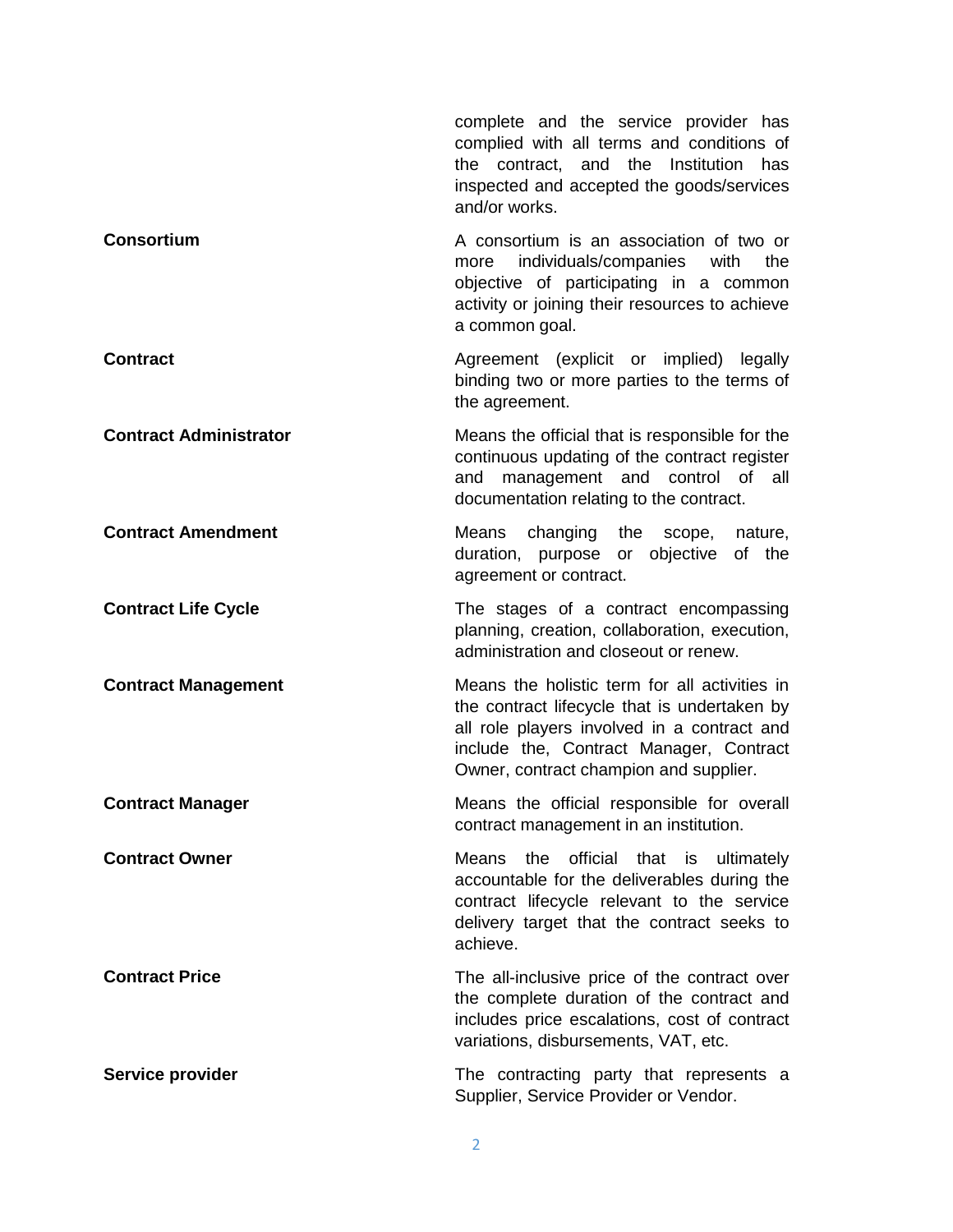| <b>Deliverable</b>                       | measurable, tangible, verifiable<br>Any<br>outcome, result or item that must be<br>produced, delivered or constructed to meet<br>the strategic objectives and service delivery<br>targets of an institution.         |
|------------------------------------------|----------------------------------------------------------------------------------------------------------------------------------------------------------------------------------------------------------------------|
| <b>Extension</b>                         | Means when an institution decides to<br>increase the term of a contract/agreement<br>mutually agreed upon in writing, but for no<br>longer than six months in terms of Treasury<br>Regulations.                      |
| <b>Finance Lease</b>                     | A lease that transfers substantially the risks<br>and rewards of ownership of an asset.                                                                                                                              |
| <b>Memorandum of Understanding (MOU)</b> | a) A Memorandum of Understanding (MOU)<br>is a legal document describing a bilateral<br>agreement between parties.                                                                                                   |
|                                          | b) It expresses a convergence of will<br>between the parties, indicating an intended<br>common line of action, rather than a legal<br>commitment.                                                                    |
|                                          | c) It is a more formal alternative to a<br>gentlemen's agreement, but generally lacks<br>the binding power of a contract.                                                                                            |
|                                          | d) It is usually selected in agreements<br>between Public Entities or between a Public<br>Entity and a Non-Profit Organisation, and<br>does not involve an exchange of goods,<br>services and/ or works for payment. |
| <b>Memorandum of Agreement (MOA)</b>     | a) A MOA is a contract between parties that<br>defines the obligations of all parties to co-<br>operate on an agreed project or meet an<br>agreed objective.                                                         |
|                                          | b) The purpose of an MOA is to have a<br>written understanding of the agreement<br>between parties.                                                                                                                  |
|                                          | c) The MOA can also be a legal document<br>that is binding and hold the parties<br>responsible to their commitment or simply<br>just a partnership agreement.                                                        |
| Lease                                    | a) This is a legally binding agreement<br>through which the state will be assigned the<br>right to use an asset owned by a service                                                                                   |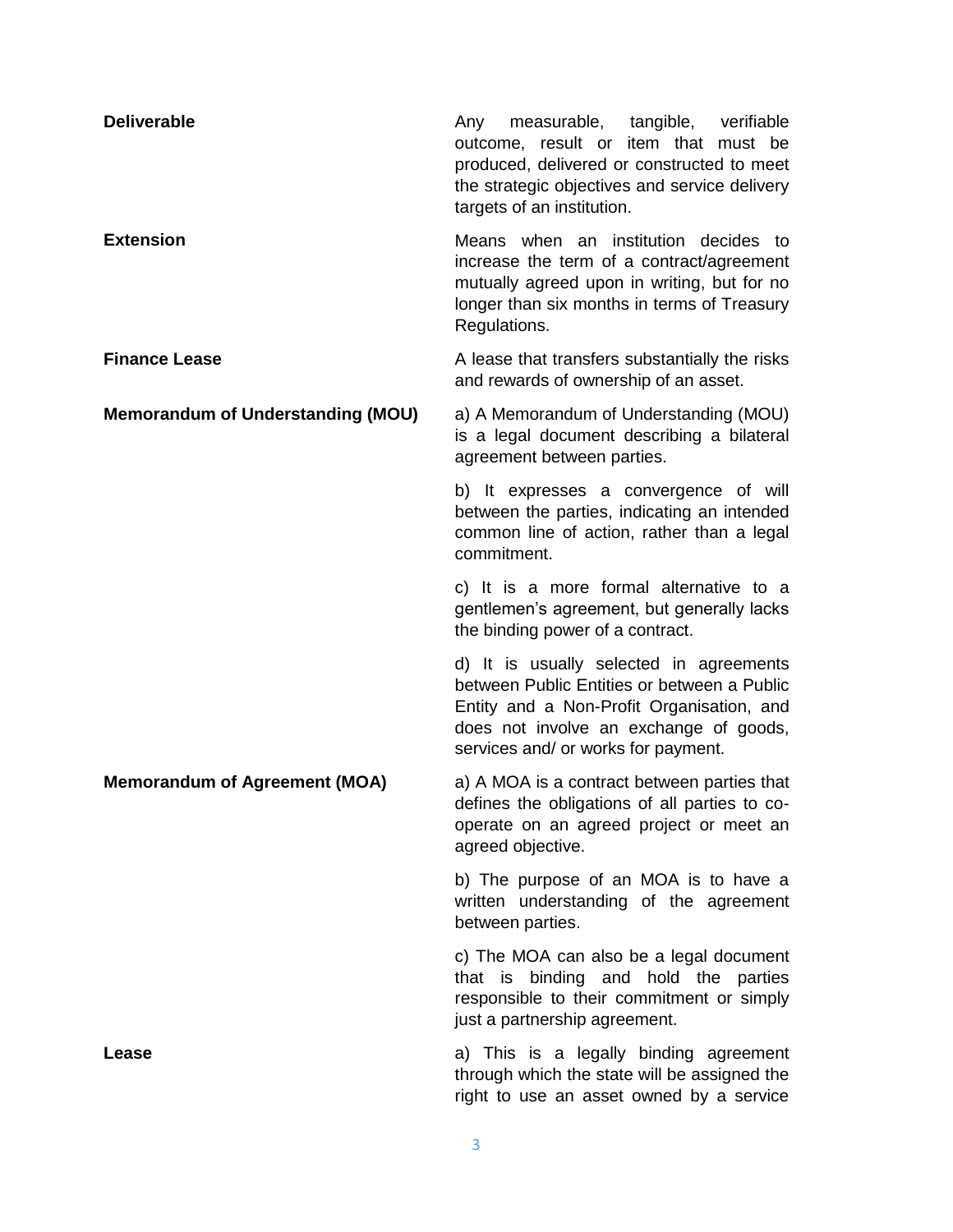provider, for the duration of a specified period, in exchange for a series of specified payments.

b) A finance lease is a lease in which all of the risks and rewards related to ownership are transferred from the lessor to the lessee.

c) An operating lease is a lease in which the risks and rewards associated with ownership are not transferred to the lessee but instead are retained by the lessor.

d) Contracts that are classified as leases include contracts for technological devices such as printers and photocopiers, leases for fleet, as well as contracts for property rentals.

e) The parties to the lease agreement are the Lessor and the Lessee.

## **Service Level Agreement (SLA) a)** A SLA is a contractual agreement that is legally binding and entered into by a Service provider and an Institution that specifies services that will be rendered, in lieu of specified payment.

b) It is a contract between parties, which details the nature, quality, cost and scope of the service to be provided over a specified period of time.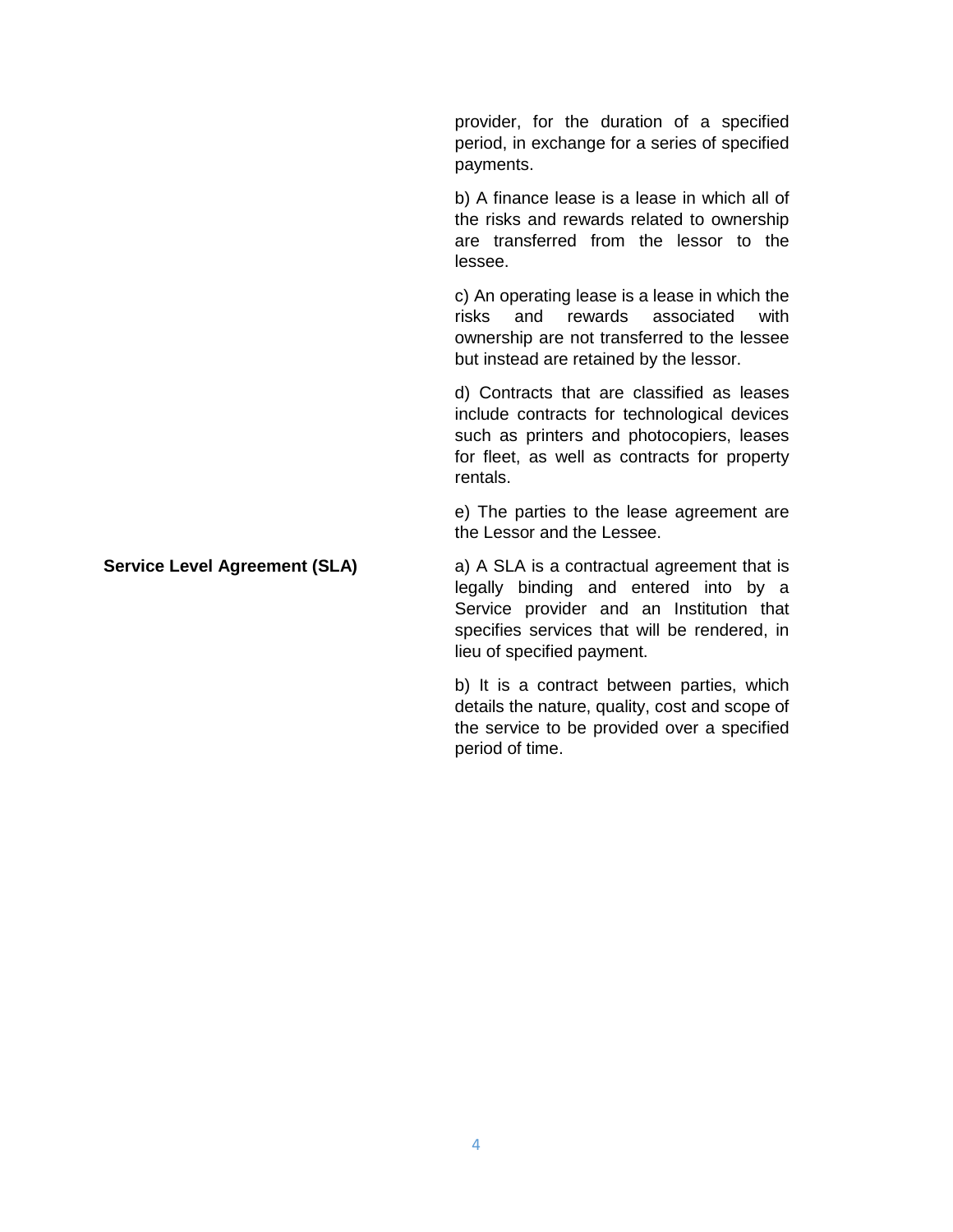## **2. ABBREVIATIONS:**

| AA          | <b>Accounting Authority</b>                                   |
|-------------|---------------------------------------------------------------|
| <b>AO</b>   | <b>Accounting Officer</b>                                     |
| <b>ASB</b>  | <b>Standards</b><br>Accounting<br><b>Board</b>                |
| <b>CLMS</b> | Contract<br>Life-Cycle<br>Management System                   |
| <b>CMD</b>  | Contract<br>Management<br>Database                            |
| <b>ECM</b>  | Electronic<br>Content<br>Management                           |
| GCC         | Conditions<br>General<br>of<br>Contract                       |
| <b>GRAP</b> | Generally<br>Recognised<br><b>Accounting Practice</b>         |
| <b>MFMA</b> | Municipal<br>Finance<br>Management Act, Act No.<br>56 of 2003 |
| <b>MOA</b>  | Memorandum of Agreement                                       |
| <b>MOU</b>  | Memorandum<br>of<br>Understanding                             |
| <b>MTEF</b> | Medium Term Expenditure<br>Framework                          |
| NT          | <b>National Treasury</b>                                      |
| <b>PPP</b>  | <b>Public Private Partnership</b>                             |
| <b>SBD</b>  | Standard<br><b>Bidding</b><br><b>Documents</b>                |
| <b>SCC</b>  | Conditions<br>Special<br>of<br>Contract                       |
| <b>SCM</b>  | Supply Chain Management                                       |
| <b>SCOA</b> | <b>Standard Chart of Accounts</b>                             |
| <b>SLA</b>  | Service Level Agreement                                       |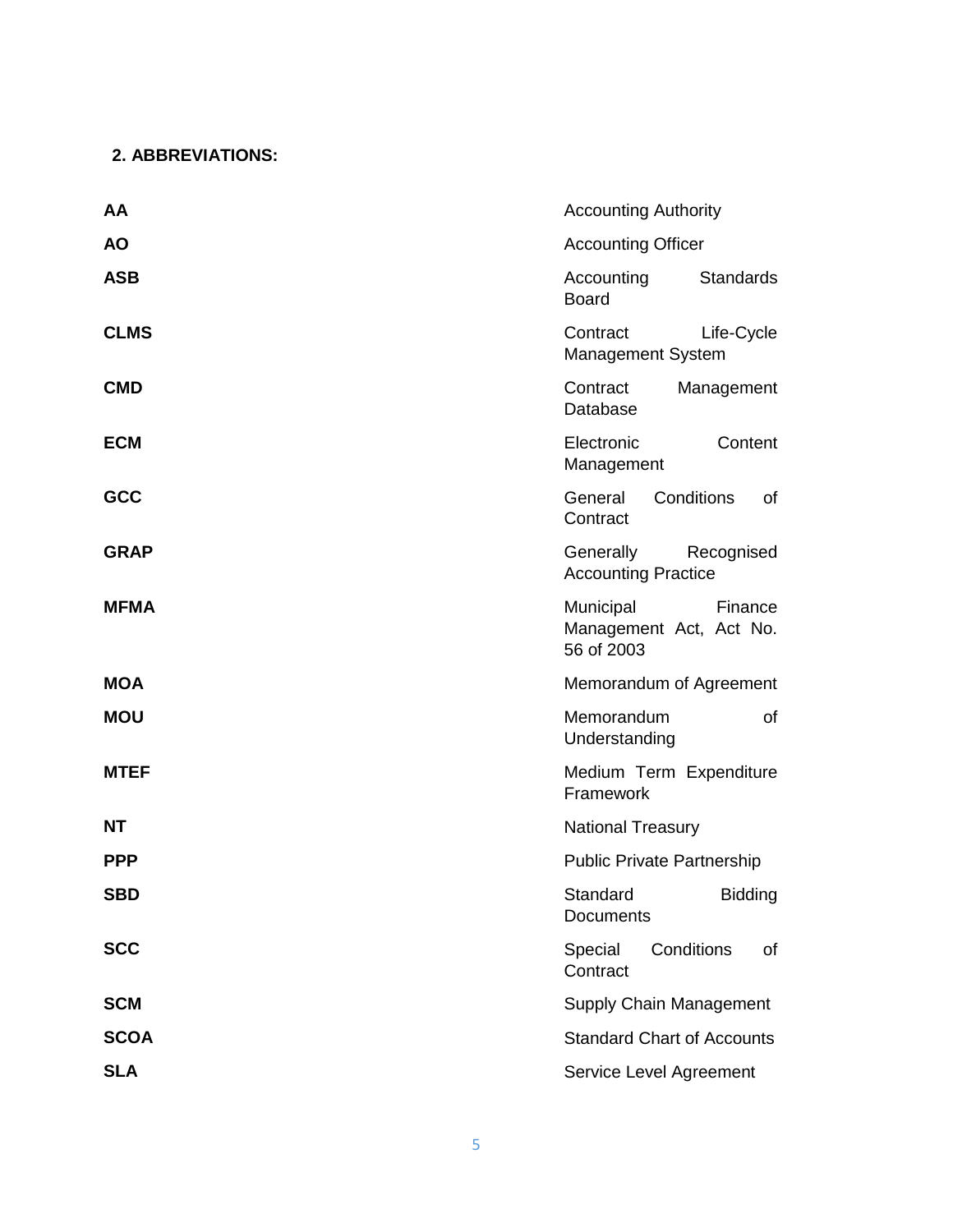## **3. PURPOSE OF THE POLICY**

The objective of Uthukela District Municipality procurement contracting is to acquire goods, services and/ or works and to carry out contracts in a manner that enhances access, competition and fairness and results in best value or, if appropriate, the optimal balance of overall benefits to the Municipality and the people of District at large.

The intention of this Policy Framework is to define the parameters and set out a clear basis for the creation and application of appropriate processes and procedures that should result in efficient and value-adding procedures within Municipality in accordance with the prescribed legal, financial and ethical requirements. It will assist to properly deliver the required outputs with clarity, effectiveness and accountability, and to further enable standard application of the required processes, thereby resulting in accuracy and consistency in decision-making.

## **4. OBJECTIVES:**

## **4.1 To give effect to Section 217 of the Constitution of South Africa (1996) that stipulate:**

4.1.1 When an organ of state in the national, provincial or local sphere of government, or any other institution identified in national legislation, contracts for goods or services, it must do so in accordance with a system which is:

## 4.1.1.1 equitable

- 4.1.1.2 transparent
- 4.1.1.3 competitive
- 4.1.1.4 cost-effective and
- 4.1.1.5 fair

## **4.2 The effective and efficient control of contracts procured through the SCM system ensuring:**

- 4.2.1 proper recording and enforcement of contracts throughout the contract life cycle (specifications to contract reviews);
- 4.2.2 support to the demand management framework as set out in MFMA Circular 62 of National treasury (August 2012), optimizing proper planning, resulting in effective service delivery;
- 4.2.3 management of Contract Performance;
- 4.2.4 compliance with the regulatory framework;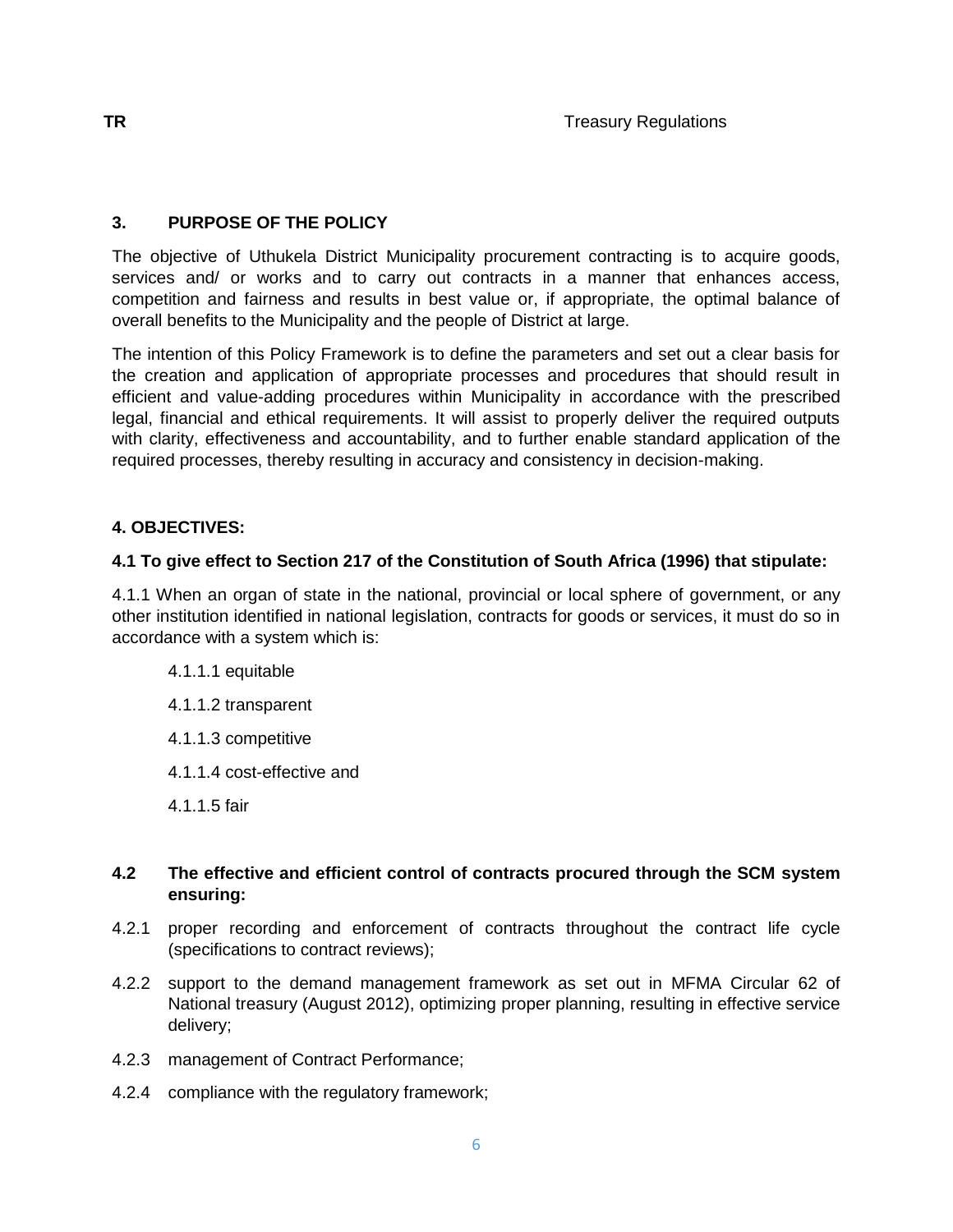- 4.2.5 to assist officials in understanding their legal and managerial responsibilities with regards to contract management;
- 4.2.6 the optimization of efficient and sustainable financial wellbeing of the municipality, resulting in lower cost drivers, and
- 4.2.7 the continuous development of effective Management Information systems, resulting in strategic support and risk preventions.
- 4.3 To ensure that no contract procurement takes place outside of the SCM System.

## **5. STATUTORY AND REGULATORY FRAMEWORK FOR MANAGING CONTRACTS**

### **5.1 Application and Framework of the Contract Management Policy**

- 5.1.1 All officials and other role players in the Supply Chain Management system of the Municipality must implement this Policy in a way that gives effect to:
- 5.1.1.1 Section 217 of the Constitution;
- 5.1.1.2 Section 116 of the MFMA;
- 5.1.1.3 Section 33 of the MFMA;
- 5.1.1.4 SCM Policy; and
- 5.1.1.5 any other regulations pertaining to Municipal Supply Chain Management

#### 5.1.2 This Policy applies when the Municipality:

- 5.1.2.1 procures goods or services;
- 5.1.2.2 disposes of goods no longer needed; and
- 5.1.2.3 selects service providers and suppliers to provide assistance in the provision of municipal services including circumstances where Chapter 8 of the Municipal Systems Act applies.

#### **5.2 Adoption, Amendment and Implementation of the Contract Management Policy**

- 5.2.1 The accounting officer must:
	- 5.2.1.1 at least annually review the implementation of this Policy; and
	- 5.2.1.2 when the accounting officer considers it necessary, submit proposals for the amendment of this Policy to Council;
	- 5.2.1.3 in terms of section 62(1) to (f) the Act, take all reasonable steps to ensure that the Contract Management Policy is implemented.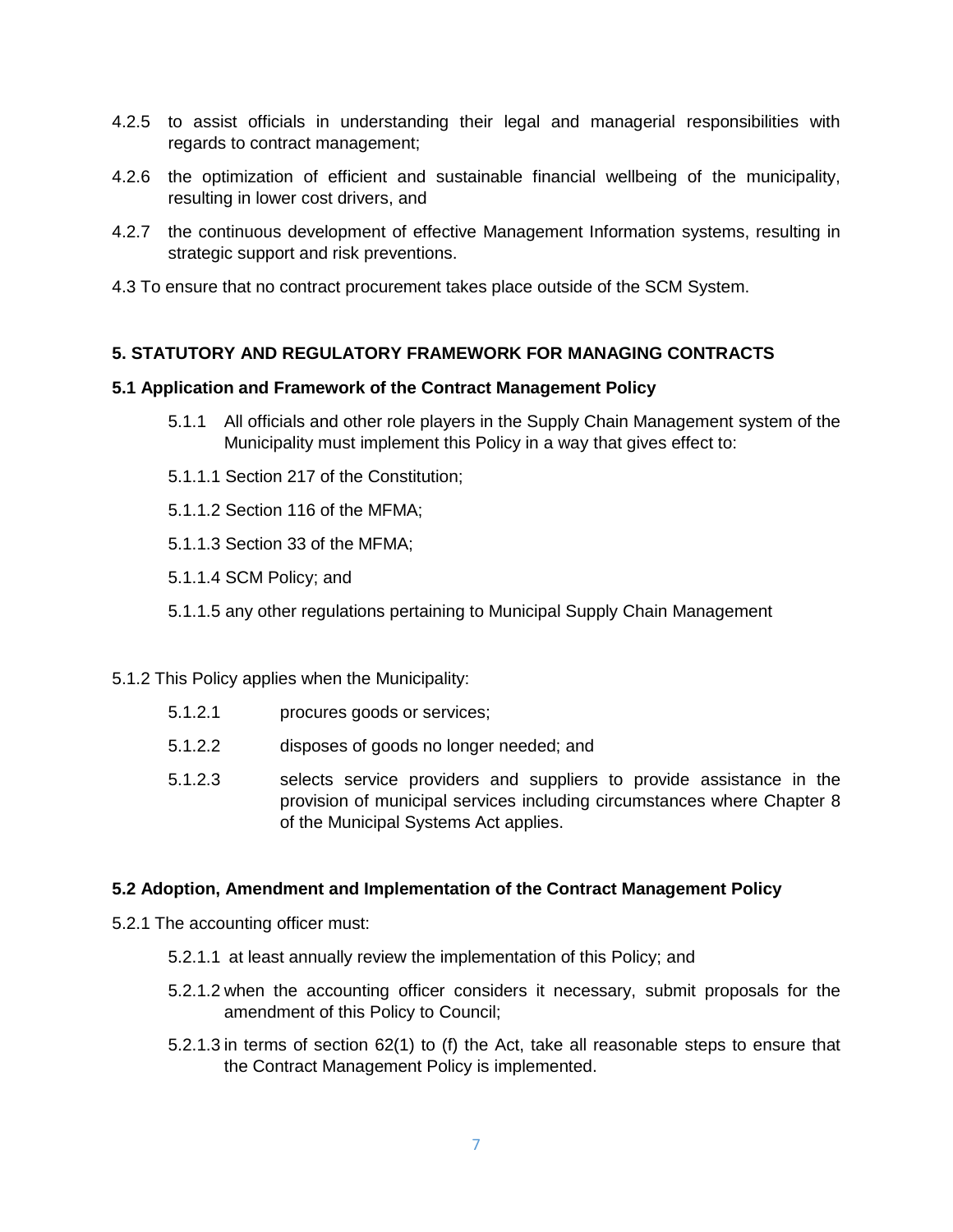## **5.3 Conditions of Contract**

- 5.3.1 A contract or agreement procured through the Supply Chain Management System of the Municipality must:
	- 5.3.1.1 be in writing;
	- 5.3.1.2 stipulate the terms and conditions of the contract or agreement, which must provide for:
	- 5.3.1.2.1 the termination of the contract or agreement in the case of non- or underperformance;
	- 5.3.1.2.2 dispute resolution mechanisms to settle disputes between the parties;
	- 5.3.1.2.3 a periodic review of the contract or agreement once every three years in the case of a contract or agreement for longer than three years; and
	- 5.3.1.2.4 any other matters that may be prescribed.

## **5.4 Contract Documentation**

- 5.4.1 A valid contract is concluded and becomes binding when a bidder's bid is accepted by the Municipality against an official purchase order and a signed letter of acceptance, by an authorized person, has been sent before the validity period has expired.
- 5.4.2 The contract concluded must consist of:
	- 5.4.2.1 The GCC issued by the National Treasury;
	- 5.4.2.2 Where applicable, SCC that enhance the GCC in relation to the specific goods, services and/ or works procured;
	- 5.4.2.3 Submitted bid documents;
	- 5.4.2.4 Documentation for the claiming of preferential procurement points;
	- 5.4.2.5 Tax clearance certificate; and
	- 5.4.2.6 Letter of acceptance.
- 5.4.3 Contracts relating to information technology must be prepared in accordance with the State Information Technology Act, 1998 (Act 88 of 1988), and any regulations issued in terms of that Act.

#### **5.5 Standard Bidding Documents**

5.5.1 All contracts must be based on the GCC, issued by the National Treasury. Where no relevant standard bidding documents (SBD) have been issued, the institution should use other internationally recognized standard contract forms acceptable to the AO, in concurrence with the relevant Treasury.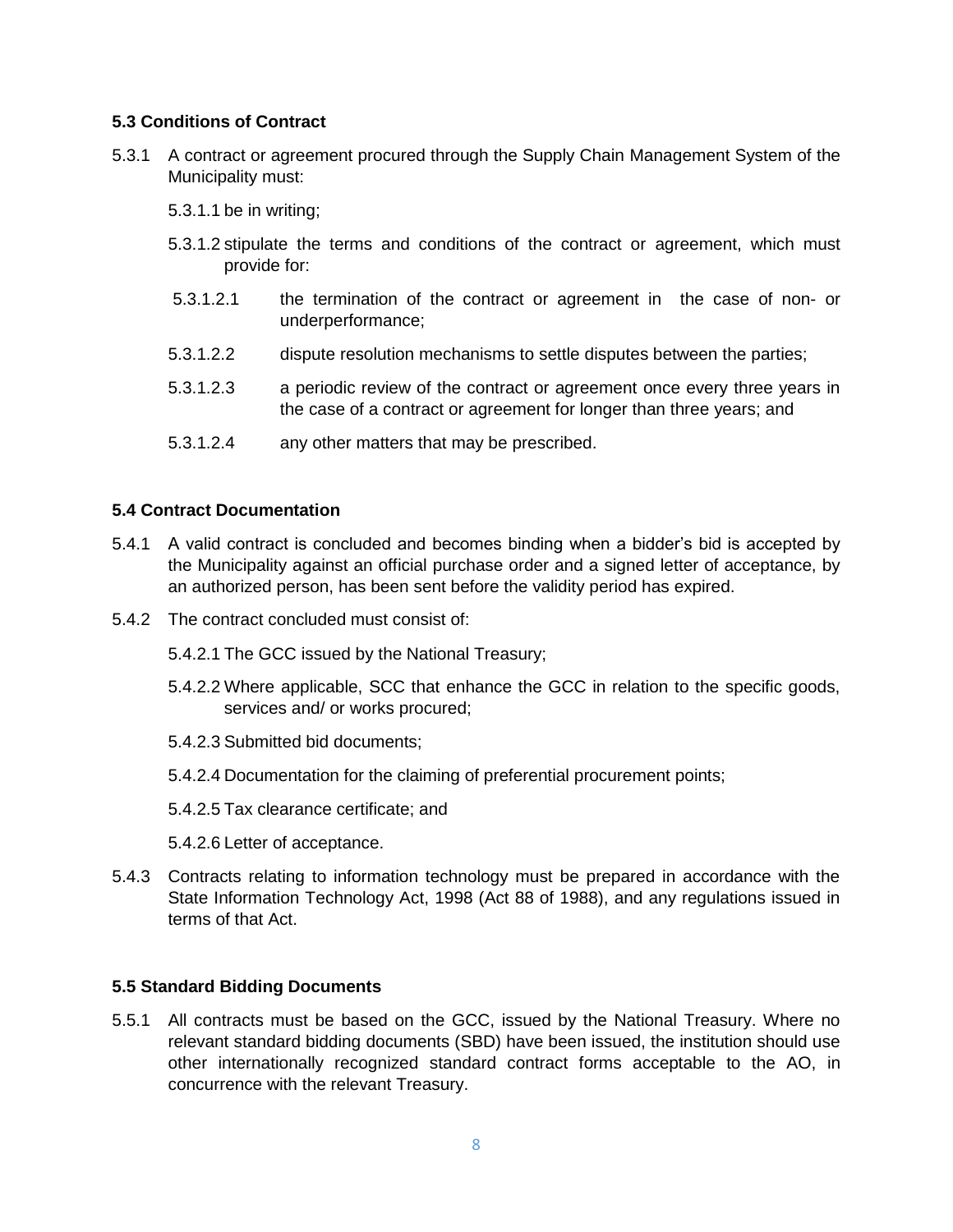- 5.5.2 The standard wording of the GCC must not be amended. The standard bid documentation and GCC issued by the Construction Industry Development Board (CIDB) must be utilized in cases of bids related to the construction industry.
- 5.5.3 The bid documents should clearly state the type of contract to be entered into and contain the appropriate contract provisions.
- 5.5.4 Reimbursable cost contracts should be acceptable only in exceptional circumstances, such as contracts with conditions of high risk or where costs cannot be determined in advance with sufficient accuracy. Such contracts should include appropriate incentives to limit costs and may only be concluded subject to the approval of the AO.

### **5.6 Contract File**

- 5.6.1 A contract file should be opened for each contract that includes the following documentation:
	- 5.6.1.1 Letter of Award;
	- 5.6.1.2 Purchase Order;
	- 5.6.1.3 A contract, signed by all parties post-award;
	- 5.6.1.4 All correspondence between the contracting parties;
	- 5.6.1.5 Record of payments;
	- 5.6.1.6 Evidence of delivery as provided for in the agreement;
	- 5.6.1.7 Record of amendments to the contract (including extension of time frames or expansion of scope);
	- 5.6.1.8 Record of reviews and audits conducted on the contract; and
	- 5.6.1.9 Risk assessment reports, where applicable.

## **5.7 Contract Register**

- 5.7.1 A contract register should be created and updated regularly. This register should include the following information:
	- 5.7.1.1 Contract identifiers (unique ID, corresponding bid/ quotation/ requisition number and purchase order number);
	- 5.7.1.2 Contract type and category;
	- 5.7.1.3 Service provider identifiers (Name of appointed bidder, Provincial database registration number, type of service provider);
	- 5.7.1.4 Description of Goods/Services/Works/Projects;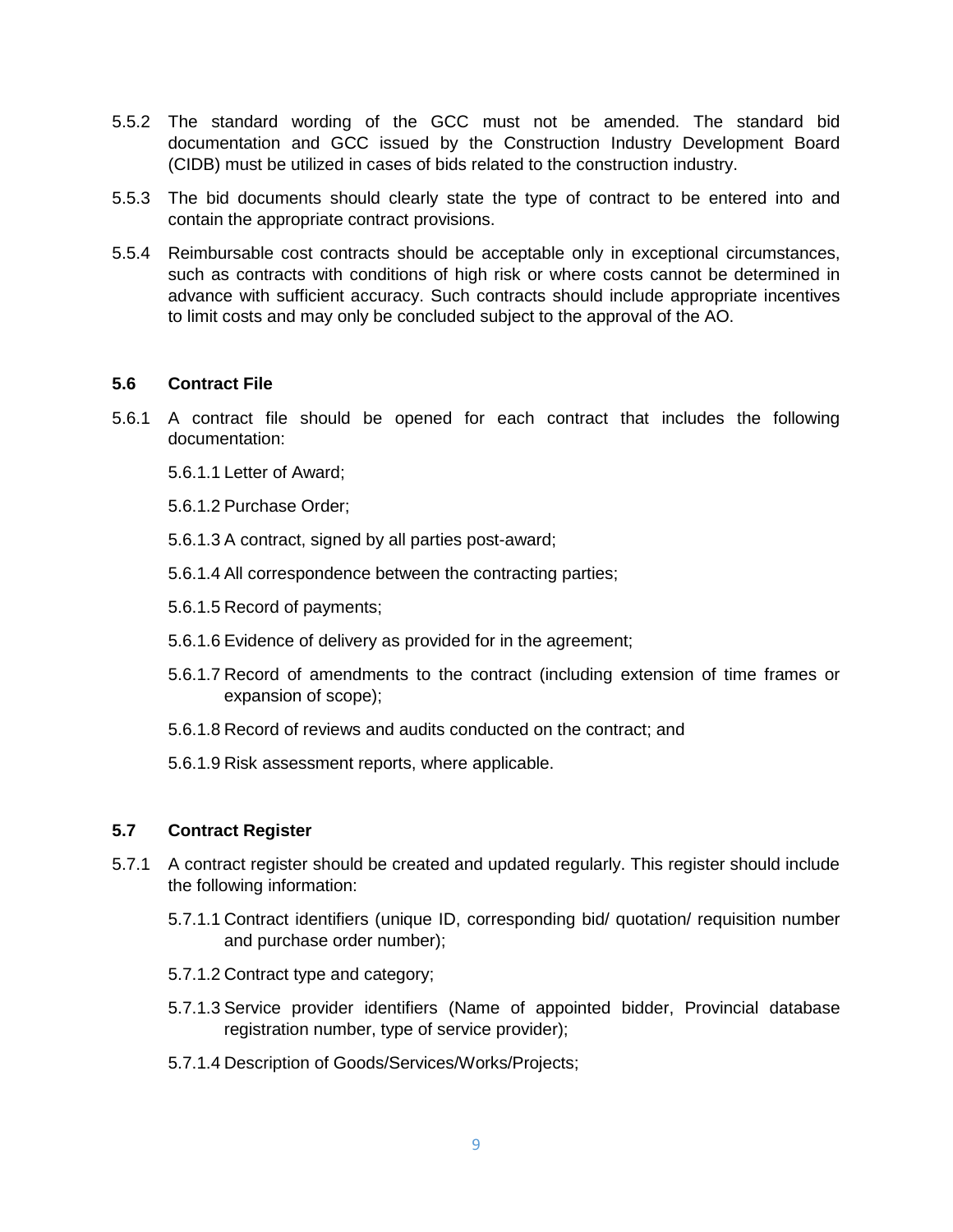- 5.7.1.5 Contract Value (if applicable, include percentage escalation and any other financial value);
- 5.7.1.6 Contract period (start date, end date, duration, extension date where applicable, and early termination date where applicable); and
- 5.7.1.7 Payment history (milestones/deliverables, actual dates of payment, payment penalties levied).

#### **5.8 Administrative Capacity**

- 5.8.1 The relative Departmental Manager or Official, with delegated powers from the Accounting Officer, as contract owner must establish capacity in the administration of the municipality to:
	- 5.8.1.1 assist the Accounting Officer in carrying out the duties set out in section 116(2) of the MFMA; and
	- 5.8.1.2 to oversee the day-to-day management of the contract or agreement.

#### **5.9 Management of Contracts**

- 5.9.1 The Accounting Officer and delegated officials (departmental heads) must take all reasonable steps to:
	- 5.9.1.1 ensure that a contract or agreement procured through the supply chain management policy of the municipality is properly enforced;
	- 5.9.1.2 monitor on a monthly basis the performance of the contractor under the contract or agreement.
	- 5.9.1.3 administrate the contract with the necessary competencies and delegations, ensuring effective management of contracts.
	- 5.9.2 The Contract Owner ensures that contract champions submit suppliers' performance reports to the contract administrator within 5 business days after the end of each month.
	- 5.9.3 The Contract Owners submits a consolidated report for their Department to the Contracts Administrator within 10 business days after the end of each quarter.
	- 5.9.4 The Contracts Administrator submits a consolidated report on the performance of contracts or agreements to the Accounting Officer within 15 business days of the end of each quarter.

#### **5.10 Amendment of Contracts**

5.10.1 A contract or agreement procured through the supply chain management policy of the municipality may be amended by the parties, in exceptional circumstances in order to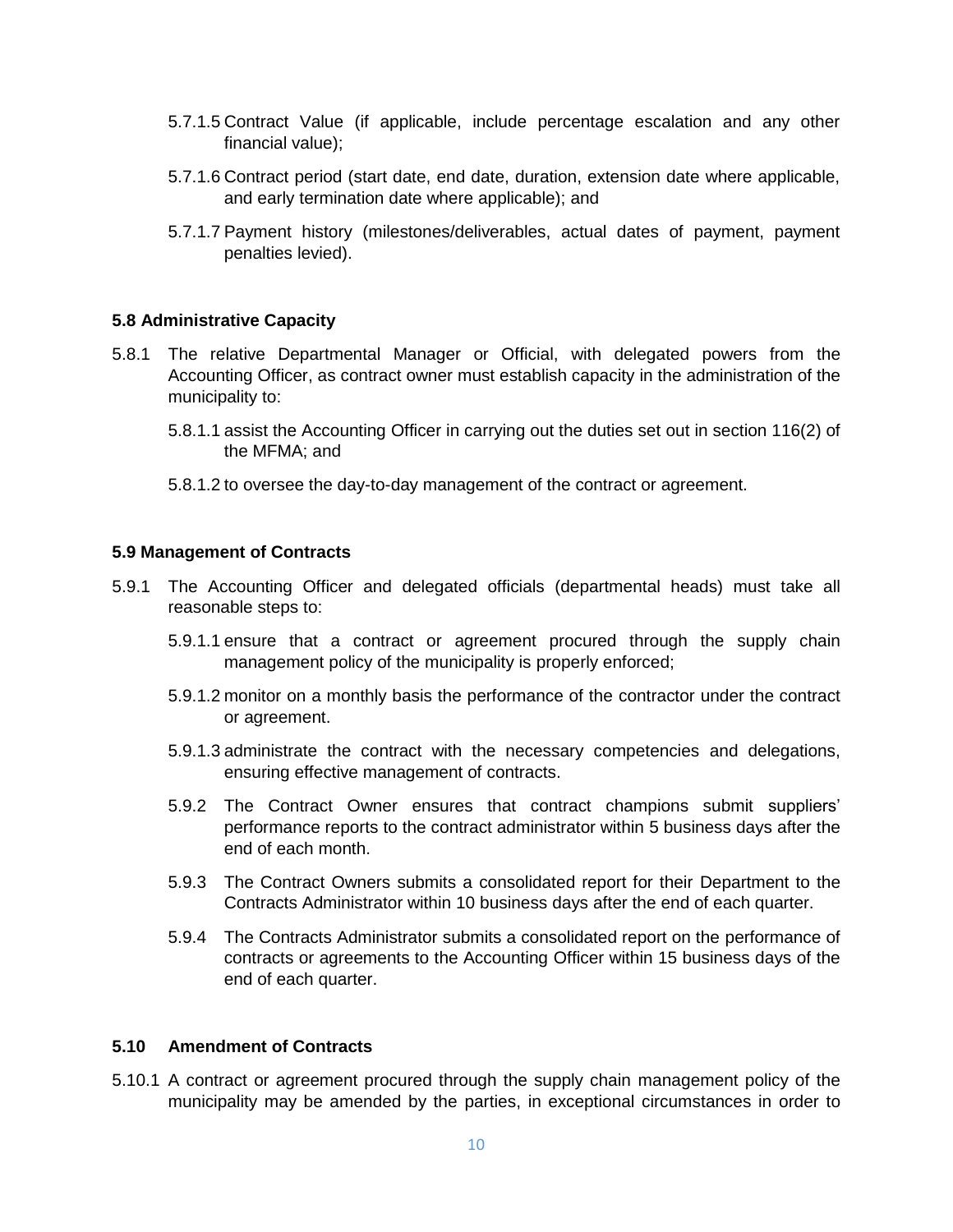mitigate abuse, in perception after the fact to prevent financial inefficiencies and influencing financial sustainability.

- 5.10.2 Amendments (through the transparent SCM procedures) may only be made after:
	- 5.10.2.1 the reasons for the proposed amendment have been tabled in the council; and
	- 5.10.2.2 the local community has been given reasonable notice of the intention to amend the contract or agreement; and
	- 5.10.2.3 the local community has been invited to submit representations to the municipality.

5.10.3 Amendments of contracts where the expansion or variation is not more than

- 5.10.3.1 20% (construction related goods, services and/or infrastructure projects), and
- 5.10.3.2 15% (all other goods and/or services) of the original value of the contract, must be submitted directly to the Contract Management Officer for approval and further reference to the SCM committee system for approval.
- 5.10.4 Amendments of contracts where the expansion or variation is more than the threshold prescribed by National Treasury (Circular 62), must be dealt with in terms of the provisions of section 116(3) of the MFMA, and are exempt from this process.
- 5.10.5 Amendments to the contract, without influencing the value or term of the contract, within the scope of the original terms and conditions, may be altered, provided that both parties have consensus on the amendment and the contract amendment is in writing and signed by both parties.
- 5.10.6 No agreement to amend or vary a contract shall be valid and of any force unless such agreement to amend or vary is entered into in writing and signed by the contracting parties.
- 5.10.7 When an amendment has a budgetary implication for a term longer than 3 (three) years, section 33 of the MFMA will apply to such an amendment.

## **6. MAINTENANCE AND CONTRACT ADMINISTRATION**

- 6.1 Contract administration includes all administrative duties associated with a contract once it is implemented.
- 6.2 No rights in terms of an awarded contract will accrue before the appeal period and/or appeal has been finalized.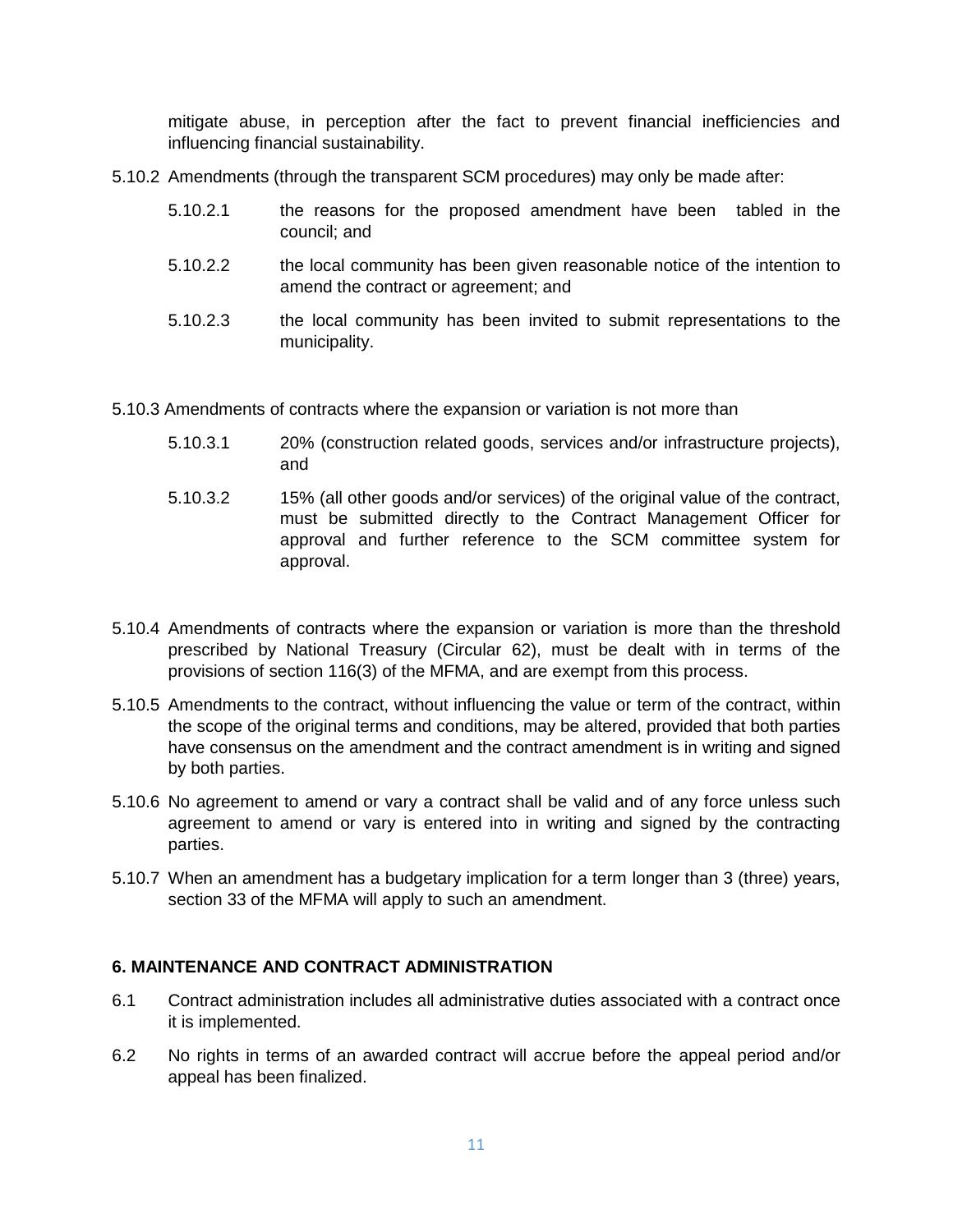- 6.3 The contract should be signed by all parties concerned (The relevant official should also ensure that the suppliers have the delegated powers to sign and amend the contractual agreement).
- 6.4 The contract will only be enforceable after all the signatures of the relevant parties are documented. (Signatures must include the initial on all pages by delegated persons and witnesses).
- 6.5 A signed service level agreement (if applicable) must be compiled and signed which will incorporate all the relevant sections of the tender documentation.
- 6.6 All once-off purchases shall have a specified end delivery date.

## **7. ROLES AND RESPONSIBILITIES OF OFFICIALS:**

## **7.1 Contract Manager**

7.1.1 The Contract Manager is tasked with the following:

7.1.1.1 Establish procedures and guidelines for managing all contracts.

7.1.1.2 Authorize payments consistent with the contract terms and conditions of payment.

7.1.1.3 Manage risks and resolve disputes in a timely manner.

7.1.1.4 Maintain appropriate records.

7.1.1.5 Monitor performance data and address non-performance.

7.1.1.6 Be the first line of dispute resolution.

7.1.1.7 Receive and consider performance reports from the service provider.

## **7.2 Contract Administrator**

- 7.2.1 The contract administrator is tasked with the following:
	- 7.2.1.1 Keep all contract records, including bid documents, letters of awards, purchase orders, signed contract documents and amendments or variations to the contract.
	- 7.2.1.2 Create and maintain the contract registers.
	- 7.2.1.3 Manage contract amendments and variations including scope variations, extension of contract periods, renewal and others.
	- 7.2.1.4 Institute penalties and issue warning letters to non-performing service providers.
	- 7.2.1.5 Recommend the processing of payments after verifying performance with Contract Manager.
	- 7.2.1.6 Conduct regular legal and financial reviews of contracts.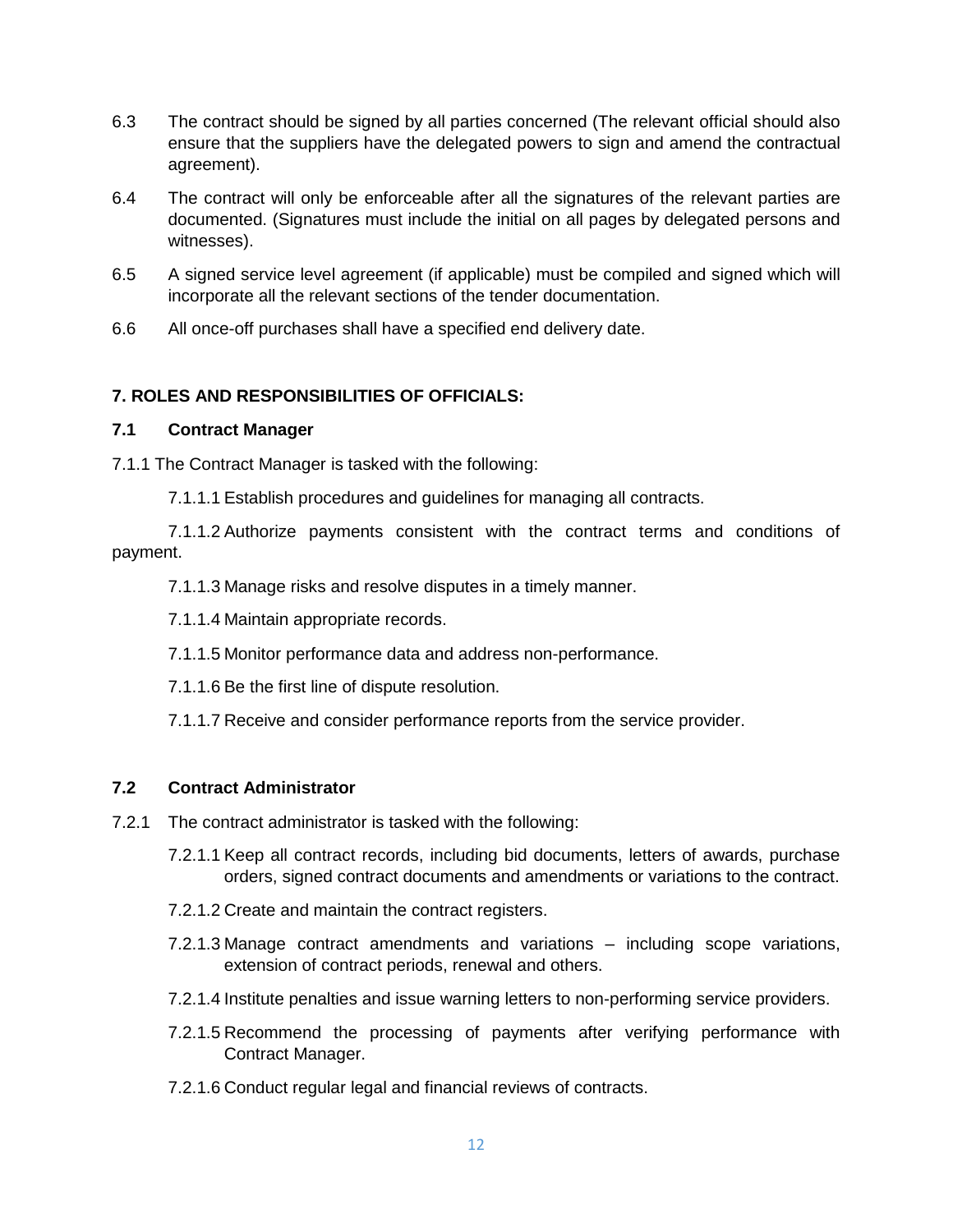7.2.1.7 Open and close projects on the contract management system.

## **7.3 Contract Owner/Champion**

- 7.3.1 The contract owner is tasked with the following:
	- 7.3.1.1 Monitor the service provider's progress and performance to ensure goods, services and/ or works conform to the contract requirements.
	- 7.3.1.2 Regular meetings with the service provider to review progress, discuss problems and consider necessary changes.
	- 7.3.1.3 Consider project reports to advise the Contract Administrator of the performance or non-performance of the service provider and risks associated with the project.
	- 7.3.1.4 Recommend the processing of payments consistent with the contract terms and conditions of payment.
	- 7.3.1.5 Participate, as necessary, in developing the bid documents (specifications, scope and standards of delivery), as well as contract documents.
	- 7.3.1.6 Resolve operational issues as they arise.
	- 7.3.1.6 Generate change requests.

## **7.4 Legal Services**

- 7.4.1 Legal services section should be tasked with the following:
	- 7.4.1.1 Establish the type of contract required.
	- 7.4.1.2 Negotiate heads/terms of agreement.
	- 7.4.1.3 Draft contract documents, based on Provincial templates and bid documents for specific contracts.
	- 7.4.1.4 Oversee the signing of contracts.
	- 7.4.1.5 Resolve disputes.

#### **7.5 Internal Audit**

- 7.5.1 Internal Audit (Contract reviewers) are tasked with the following:
	- 7.5.1.1 Conduct scheduled audits of contracts, based on the provisions of this policy framework.
	- 7.5.1.2 Establish if sufficient checks and balances exist in the contract management life cycle.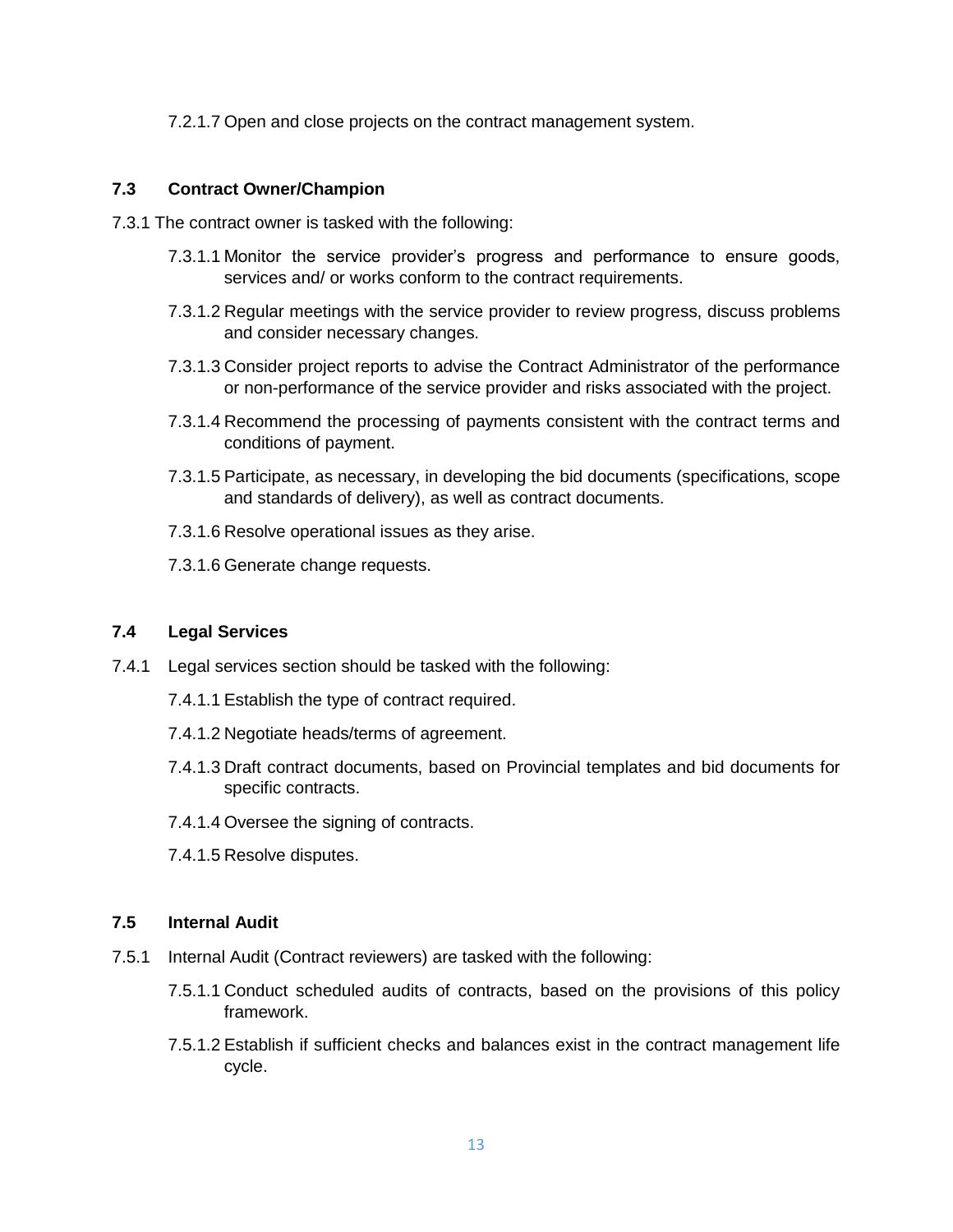- 7.5.1.3 Internal Audit must conduct scheduled audits of the document and information systems that are set up in the Municipality. The audit should verify that:
	- 7.5.1.3.1 Checks and balances are being implemented for system access controls designed to ensure unauthorized employees do not have access to, and cannot amend or alter, contract information.
	- 7.5.1.3.2 Contract files and contract registers exist, and are a true record of the status of the contracts.
	- 7.5.1.3.3 Payments are made on the basis of verifiable proof of delivery of goods, services or works as provided in the contract.
	- 7.5.1.3.4 The Municipality conducts periodic quality assurance reviews of the information in the register.
	- 7.5.1.3.5 Payments are made in accordance with the terms and conditions of the contract.

### **7.6 The contract owner is ultimately accountable for the contract.**

### **8. RECORD KEEPING**

- 8.1 Proper records regarding all aspects of the contract must be maintained and kept in accordance with relevant legislation.
- 8.2 All communication related to contracts should be linked to the master document on the electronic system.
- 8.3 Safe custody of all contract documents must be enforced by all relevant users.
- 8.4 Users are responsible for the electronic load and feedback of contract/s to the operating system in conjunction with the records/registry section.

## **9. CONTRACTS HAVING BUDGETARY IMPLICATIONS BEYOND THREE FINANCIAL YEARS**

Uthukela District Municipality may not enter into any contract that will impose financial obligations beyond the three years covered in the annual budget for that financial year, unless the requirements of Section 33 of the Municipal Finance Management Act have been fully complied with.

## **10. RESOLUTION OF DISPUTES, OBJECTIONS, COMPLAINTS AND QUERIES:**

The accounting officer is responsible to establish a dispute resolution mechanism and also as required by section 116(1) of the MFMA and SCM Policy.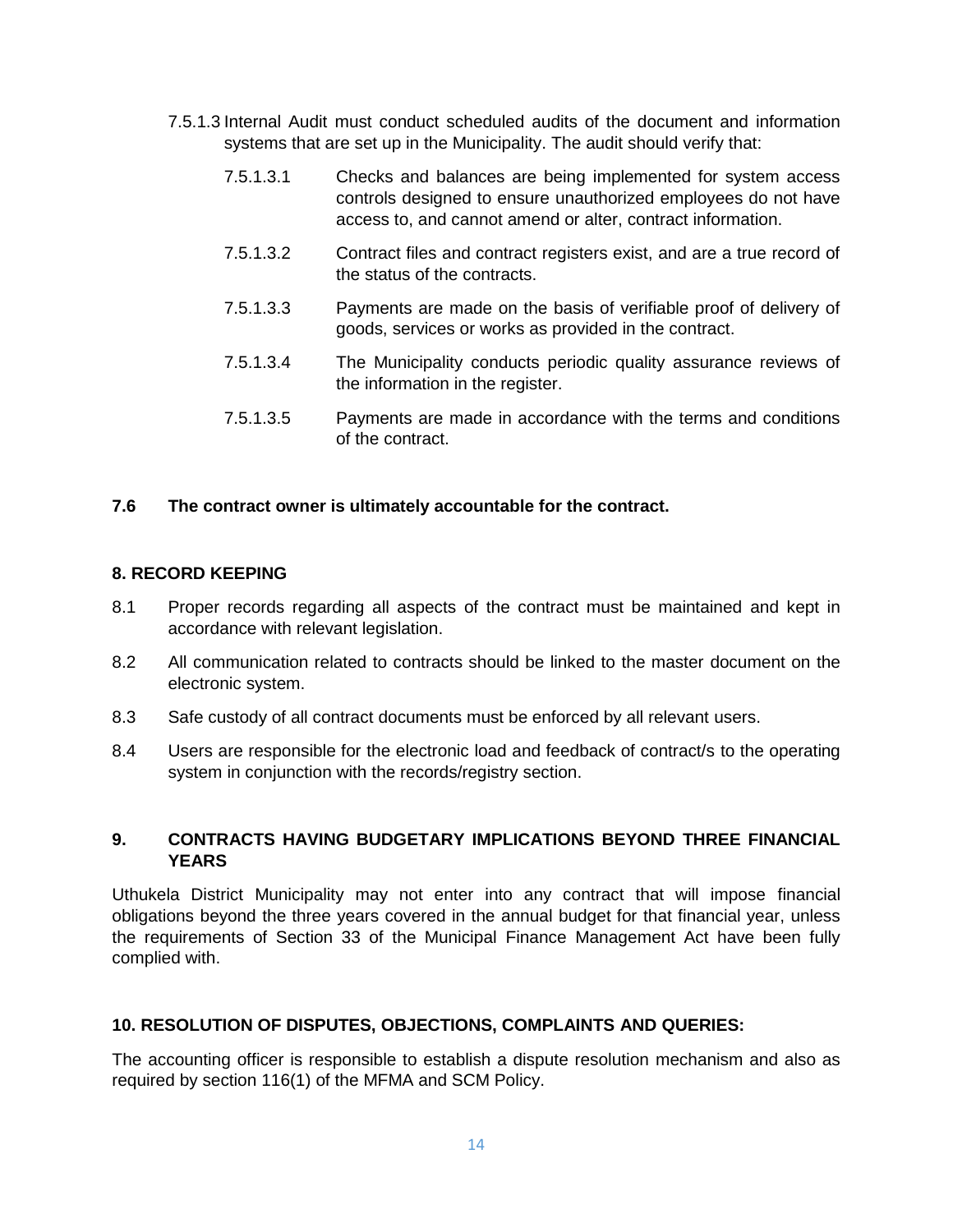## **11. CONTRACT PRICE ESCALATIONS:**

- 11.1 An appropriate contract price adjustment formula must be specified in the bid documents if deemed necessary.
- 11.2 Escalation notification must be in writing and presented before the implementation date thereof.

## **12. PERFORMANCE ON CONTRACTS:**

12.1 In terms of the SCM Policy and the Municipal Systems Act, the accounting officer must implement an internal monitoring system in order to determine, on the basis of a retrospective analysis, whether the authorized supply chain management processes were followed and whether the objectives of this Policy were achieved in terms of the Performance Management System.

### **12.1.1 Municipality's Performance:**

- 12.1.1.1 The municipality is required to pay creditors within 30 days of receiving all relevant invoice statements.
- 12.1.1.2 The municipality is also required to create a favourable environment to receive services and goods without preventing the supplier to perform their duties.
- 12.1.1.3 All parties involved must perform according to the terms and conditions of the relevant contract, while the contract is active.

#### **12.2.1 Supplier Performance:**

- 12.2.1.1 The supplier of goods and services is required to perform as per terms and conditioned agreed upon and should inform the municipality if circumstances prevents them to perform, with reasons provided, within 5 working days (to be included in all contracts).
- 12.2.1.2 For all relevant deviations from the agreed terms and conditions of any contract, the key performance indicators (KPI's) should be reviewed as well as the alignment with the strategic objectives established in the IDP.

## **13. CONTRACT REVIEWS**

13.1 When the Municipality is not satisfied or there are problems with the service provider's performance, the Municipality must: